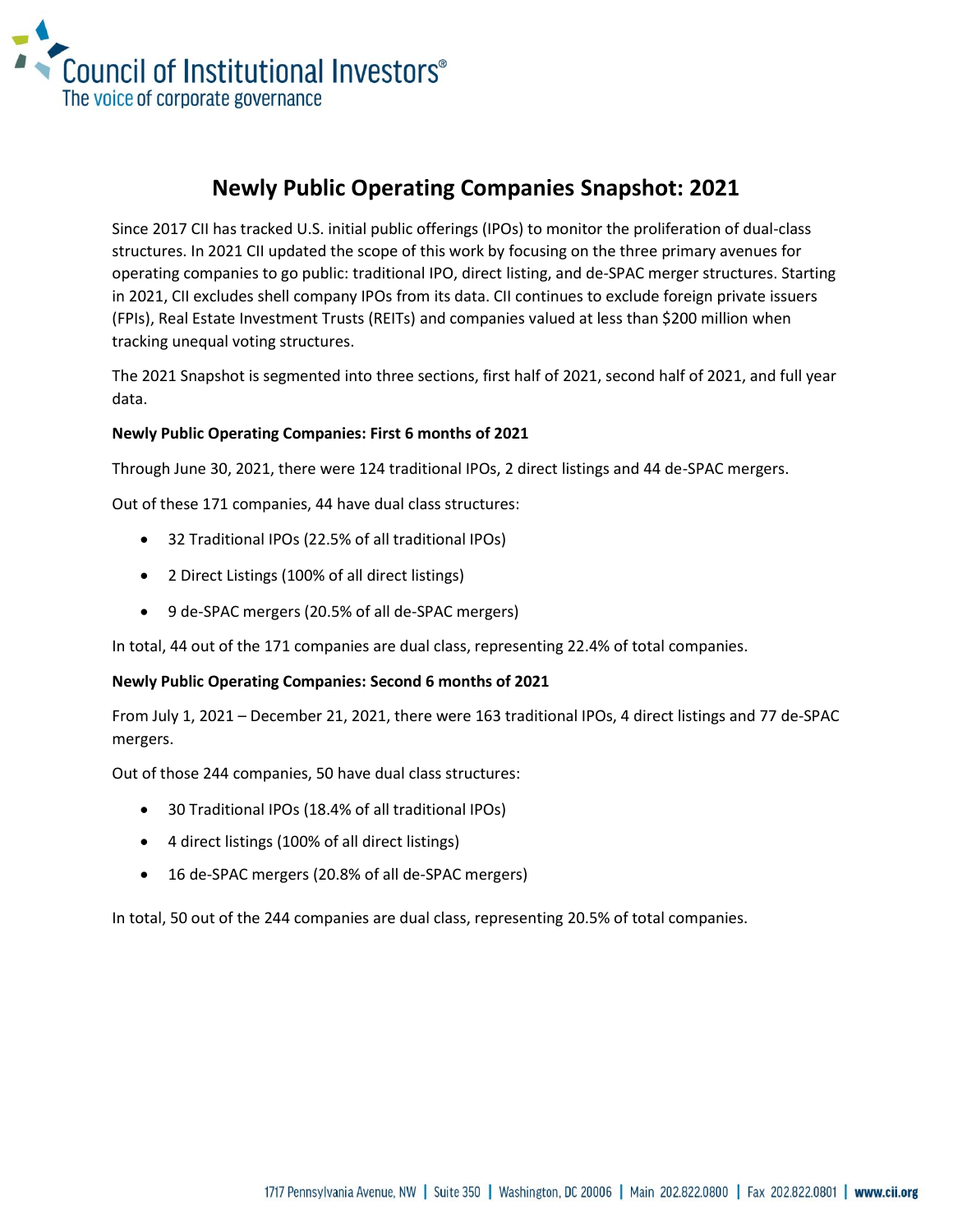## **Newly Public Operating Companies: 2021**

In 2021, there were 287 traditional IPOs, 6 direct listings and 121 de-SPAC mergers.

Out of these 415 companies, 94 have dual class structures:

- 62 Traditional IPOs (21.6% of all traditional IPOs)
- 6 Direct Listings (100% of all direct listings)
- 25 de-SPAC mergers (21.3% of all de-SPAC mergers)

In total, 94 out of the 415 companies are dual class, representing 22.7% of total companies.

Out of the 94 companies, the following 40 have adopted time-based sunsets:

- KnowBe4, Inc., 5 years
- Clear Secure, Inc., 5 years
- Rivian Automotive, Inc., 5 years
- Braze, Inc., 5 years
- Affirm Holdings, 7 years
- Oscar Health, 7 years
- SEMrush Holdings, Inc., 7 years
- Recursion Pharmaceuticals, 7 years
- TaskUs, Inc., 7 years
- Compass Inc., 7 years
- Xometry, Inc., 7 years
- SentinelOne, 7 years
- ForgeRock, Inc., 7 years
- Toast, Inc., 7 years
- Freshworks, 7 years
- Clearwater Analytics Holdings, 7 years
- Rent the Runway, Inc., 7 years
- Fluence Energy, Inc., 7 years
- Backblaze, Inc., 7 years
- Volta Industries, 10 years
- Archer Aviation, 10 years
- ACV Auctions Inc., 10 years
- Margeta, Inc., 10 years
- FIGS, Inc., 10 years
- Doximity, Inc., 10 years
- Nextdoor Holdings, Inc., 10 years
- Planet Labs PBC, 10 years
- Clover Health Investments, 10 years
- Warby Parker Inc., 10 years
- Gitlab, 10 years
- Brilliant Earth Group, Inc., 10 years
- P10, Inc., 10 years
- Allbirds, Inc., 10 years
- Sweetgreen, Inc., 10 years
- HashiCorp, Inc., 10 years
- Confluent, Inc., 10 years
- Hagerty, Inc., 15 years
- Roblox, 15 years
- Robinhood Markets, Inc., 15 years
- Blend Labs, Inc., 50 years

54 of these 414 newly public companies (13%) are of greatest concern to CII for their long-term misalignment between voting rights and equity stake. They are:

- Bakkt
- Perella Weinberg Partners
- 23andMe
- REE Automotive
- Faradat Future
- Astra Space, Inc
- Beachbody Co
- Squarespace, Inc.
- ZipRecruiter
- Oscar Health